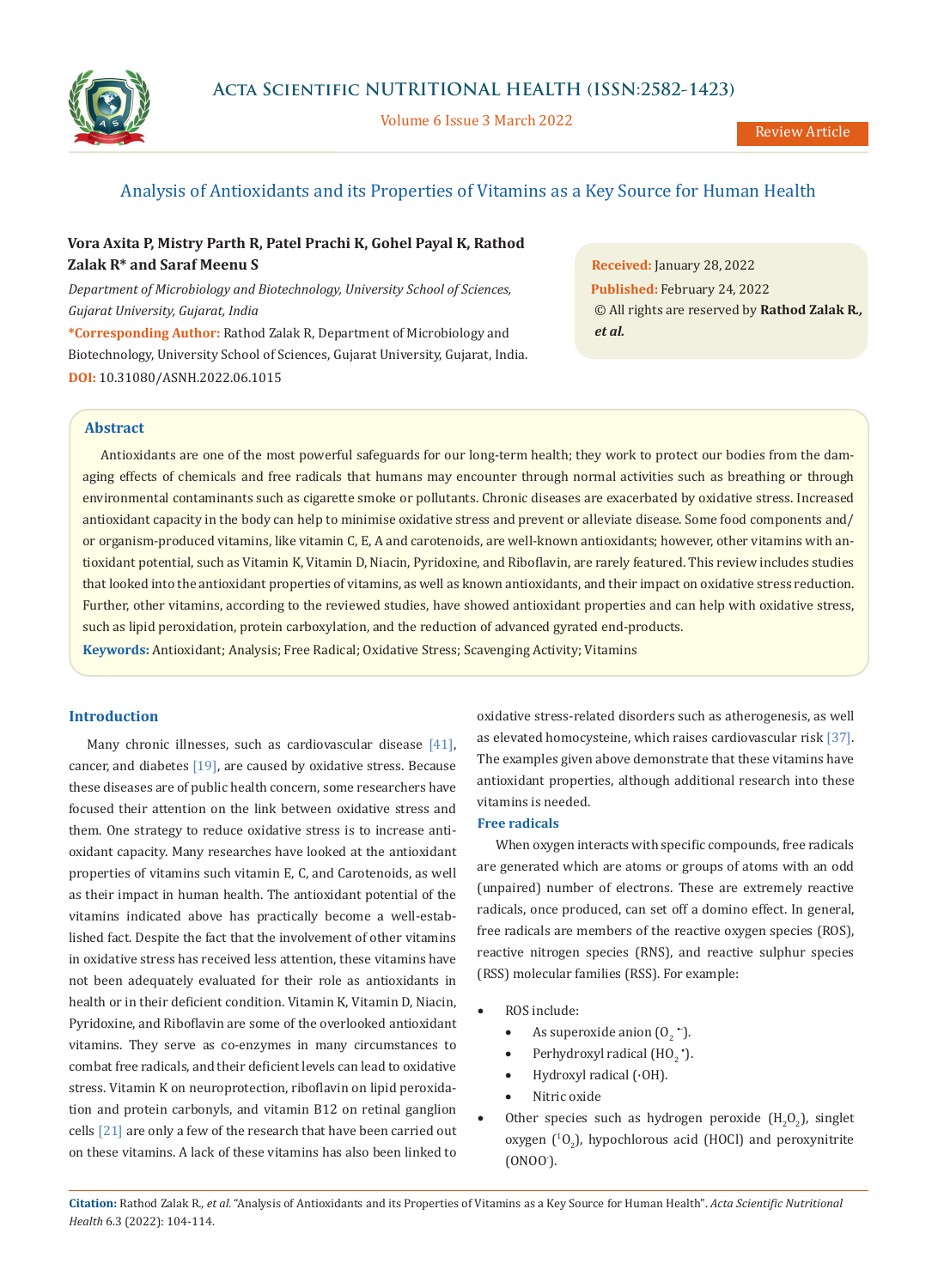- RNS are derived from nitric oxide through the reaction with  $0<sub>2</sub>$ • to form ONOO- .
- RSS are easily formed from thiols by reaction with ROS [32].

#### **Oxidative stress**

Oxidative stress is a situation that occurs when the body's free radical and antioxidant defence systems are out of balance. Free radicals and antioxidants are in equilibrium in healtly condition [3], but in oxidative stress condition, there are much more reactive oxygen and nitrogen species than antioxidants. The presence of unpaired electrons in valence orbitals makes some atoms unstable and extremely reactive. They achieve stability by stealing electrons from adjacent molecules in the body, resulting in a chain reaction that damages cells and causes illnesses  $[3]$ . This event causes the formation of peroxides and free radicals, which can harm nucleic acids, proteins, lipids, carbohydrates, and other molecules in the cell [3,14]. Superoxide radical, hydrogen peroxide  $(H_2O_2)$ , and hydroxyl radical are the two principal kinds of radicals or reactive oxygen species, whereas nitric oxide and its metabolites are the reactive nitrogen species [3]. Diabetes mellitus, renal failure, cardiovascular illnesses, cancer, polycystic ovary syndrome, and neurological disorders have all been linked to oxidative stress, according to studies [47]. Excess free radicals are neutralised by antioxidants. Endogenous antioxidants are created in the body, while exogenous antioxidants are obtained from nutrition (exogenous). Many studies have found a reduction in endogenous antioxidants in a variety of illness states. As a result, exogenous antioxidants must be included in the diet to counteract the harmful effects of diminished antioxidants and increased free radicals in disease states.

### **Vitamins**

Vitamins are complex chemical molecules present in meals and/or organisms that are necessary for proper metabolism. Their insufficiency might cause problems, although resupplying these nutrients can help ease the symptoms of deficiency. Vitamins vary from other food nutrients in that they are organic, and their classification is based on their chemical nature and function  $[46]$ . Vitamins are required in minute amounts for growth, development, health, and reproduction. Some vitamins that are synthesised in the body from other sources stray from the traditional concept of vitamins. Animals, for example, combine ascorbic acid, tryptophan, an important amino acid, to generate niacin, while vitamin D is synthesised by UV radiation from sunshine.

Vitamins can be divided into two categories in general:

- Water soluble
- Fat soluble

Water-soluble vitamins include vitamins B complex and C, whereas fat-soluble vitamins include vitamins A, D, E, and K. Fatsoluble vitamins are linked to fats and are absorbed in the presence of fats in the diet. Fat-soluble vitamins are absorbed in the same way that fats are. Water-soluble vitamins are unaffected by changes in fat absorption and are not related to fats. Vitamin A is a fat-soluble vitamin that can be found in both plants and animals. Retinoids are vitamin A derived from animal sources, whereas provitamin A carotenoids are vitamin A derived from plant sources [23]. They are required for eyesight, cell growth and development, antioxidant action, and cell communication.

Vitamin D is essential for human health, but because sunlight also creates vitamin D in human skin, the exact amount consumed by the body varies and follows an irregular pattern [35]. Vitamin D insufficiency causes bone deformity and weakening, making it essential for regular bodily function. Vitamin D insufficiency has been linked to a variety of illnesses, including osteoporosis, rickets, osteomalacia, loss of balance, diabetes, rheumatoid arthritis, asthma, depression, epilepsy, and a weakened immune system. Calcitriol is required for calcium homeostasis to be maintained. It also plays a role in the development of white blood cells, which are a key component of immune responses.

Vitamin E is made up of four types of tocopherols and tocotrienols that combine to generate eight naturally occurring forms of vitamin E: alpha, beta, gamma, and delta tocopherol and tocotrienol classes. The eight molecules are referred to as "tocochromanols" and are fat-soluble antioxidants. Alpha- and gamma-tocopherols are found in serum and red blood cells, with alpha-tocopherol having the highest concentration [24]. The antioxidant vitamin E protects the body's structures from oxidative damage. Low-density lipoproteins are protected against oxidative degradation by Vitamin E insufficiency.

Because the name "vitamin K" is derived from the German word "koagulation," which means "blood clotting," it is also known as "blood clotting factors." Vitamin K is divided into three types: K1 (phylloquinone), K2 (menaquinone), and K3 (phylloquinone) (Menadione). The K1 type is the most common and is required for photosynthesis in plants. The K2 type is derived from K1. Vitamin K3 is produced by bacteria and other microbes. The biological conversion of K1 and K3 in the human body produces K2. Although K2 is not found in plants, it is produced by bacteria through the transformation of K1 into K2 [44]. Vitamin K is required for blood coagulation and aids in the preservation of bone health by preventing demineralization [11].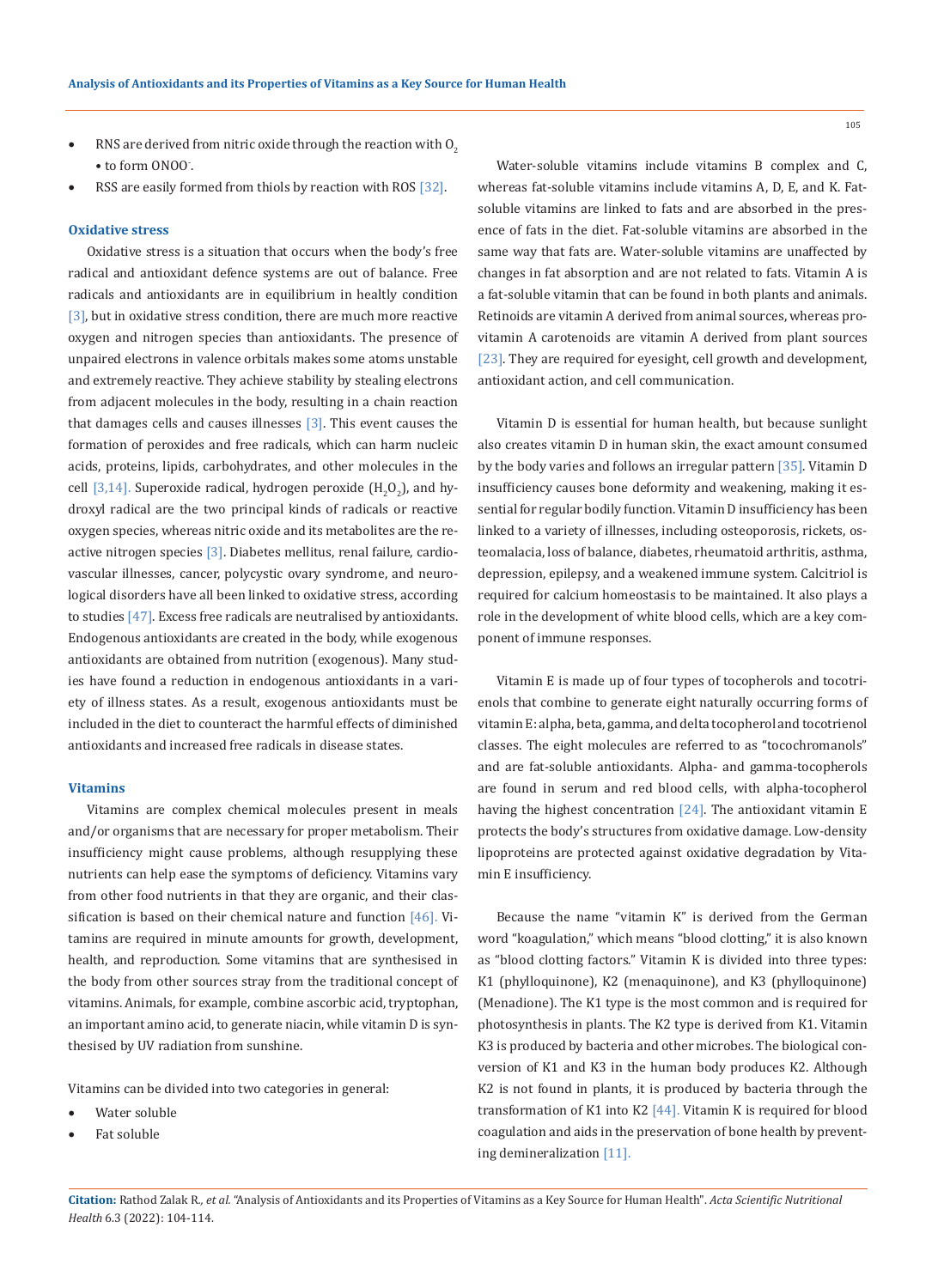Water-soluble vitamins include vitamins B1, B2, B3, B5, B6, B9, B12, biotin, and C. Vitamin B1 is also known as thiamin and is a member of the vitamin B complex. In human health, vitamin B1 is critical. It plays a role in converting carbs and lipids into energy. Vitamin B1 is a co-enzyme precursor for a number of essential carbohydrate metabolism enzymes  $[12]$ . It is also involved in the detoxification of alcohol  $[12]$ , as well as the structural growth of brain cells.

Riboflavin is the name of vitamin B2. It has a role in the metabolic process of energy. Glutathione, the most important antioxidant that protects the body from free radicals, is recycled by vitamin B2. Iron deficiency raises the risk of anaemia because iron is required for the synthesis of red blood cells.

Niacin is another name for vitamin B3. Niacin is a category of chemicals possessing vitamin action. Nicotinic acid, nicotinamide, and a variety of enzymatic forms make up vitamin B3. Nicotinamide adenine dinucleotide (NAD) and nicotinamide adenine dinucleotide phosphate (NADP) are two types of vitamin B3 that are involved in the generation of energy from proteins, carbohydrates, and lipids in the diet. Free radical scavengers like NAD, NADP, and niacin-containing enzymes protect tissues from oxidative injury.

Pantothenic acid (Vitamin B5) is derived from the Greek term "pantothen," which means "from all sides" or "from all quarters." The name pantothenic acid comes from the fact that this vitamin is frequently found in foods. Pantothenic acid, which is incorporated into Coenzyme A (CoA), plays a critical role in energy metabolism.

Pyridoxal (PL), pyridoxine (PN), pyridoxal 5'-phosphate (PLP), pyridoxamine (PM), pyridoxine-5'-phosphate (PNP), and pyridoxamine 5'-phosphate (PMP) are the many forms of vitamin B6  $[8]$ . Red blood cell synthesis, glucose metabolism, liver detoxification, and brain and nervous system function are all aided by vitamin B6.

Vitamin B9, also known as folate, is a water-soluble vitamin. It is vital to human health. Dihydrofolates, methyl folate, poly glutamyl folates, and mono glutamyl folates are all forms of flutes found in food [25]. In humans, vitamin B9 is important for brain health and supports the circulatory and nervous systems [25].

Cobalt is found in the structure of vitamin B12, often known as cobalamin [37]. This vitamin is required for energy metabolism and other biological activities, but it performs some roles that are distinct from those of the B complex vitamins [37]. Vitamin B12 may be kept in the body for a long time, although most other B vitamins cannot. It also has a more complicated structure and a larger molecule. Vitamin B12 is synthesised by microorganisms such as bacteria and fungi, and it is difficult to absorb. Vitamin B12 is required for erythrocyte maturation during the generation of red blood cells as well as to maintain human cardiovascular health by avoiding an increase in homocysteine levels.

Biotin was originally known as coenzyme R, vitamin H, or vitamin B7, but it is now just called Biotin. Biotin is a B-complex vitamin that plays a key role in sugar and fat metabolism, among other things.

A frequently identified supplement is vitamin C (ascorbic acid) [20]. Vitamin C has antioxidant properties, which means it can preserve cellular structures from free radical damage. Its vast absorption in converting iron into a form that can be absorbed easily in the intestines. Vitamin C is necessary for the formation of collagen, a structural component of the human body. Vitamin C is also required for the manufacture of some neurotransmitters, particularly those involved in the transmission of feelings, ideas, and directions throughout the brain and nervous system.

### **Antioxidant**

An antioxidant is a molecule that prevents other molecules from oxidising. Oxidation is a chemical reaction in which electrons are lost or the oxidation state is increased. Free radicals can be produced during oxidation reactions. Although oxidation reactions are necessary for life, they may also be harmful; plants and animals have complicated systems that include antioxidants like glutathione, vitamin C, vitamin A, and vitamin E, as well as enzymes like catalase, superoxide dismutase, and different peroxidases. Oxidative stress is caused by a lack of antioxidants or inhibition of antioxidant enzymes, which can harm or kill cells [39].

An antioxidant is stable enough to give an electron to a rogue free radical, neutralising it and limiting the free radical's ability to cause damage. Because of their ability to scavenge free radicals, these antioxidants can postpone or prevent cellular damage. These low-molecular-weight antioxidants can safely interact with free radicals and stop the chain reaction from causing harm to critical components. Some antioxidants, such as glutathione, ubiquinol, and uric acid, are created by the body's natural metabolism. Dietary sources of lighter antioxidants can also be identified. Although the body has multiple enzyme systems that scavenge free radicals, vitamin E (-tocopherol), vitamin C (ascorbic acid), and B-carotene are the most important micronutrient (vitamin) antioxidants. Because the body cannot produce certain micronutrients, they must be obtained through the diet.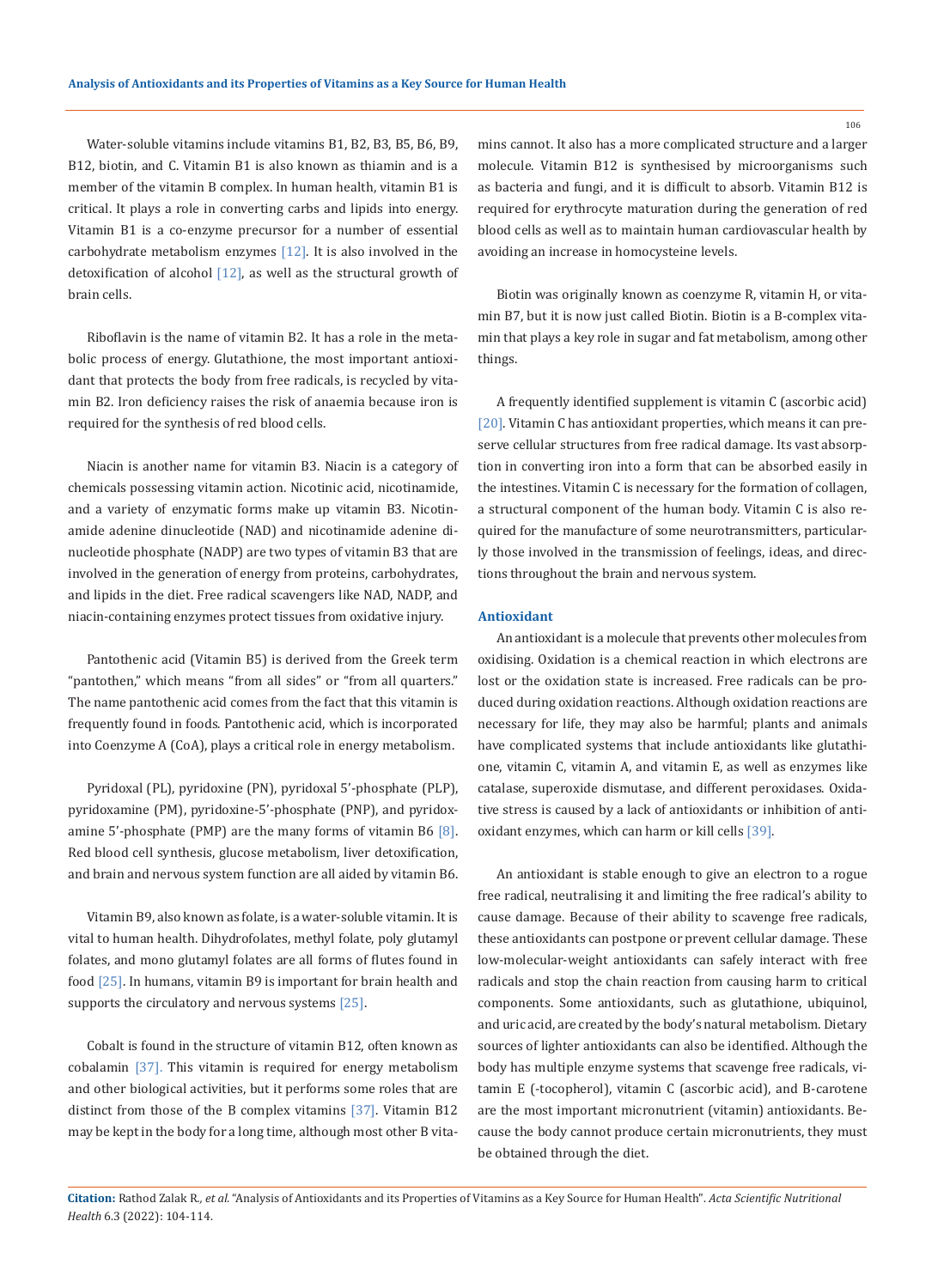Antioxidants function as radical scavengers, hydrogen donors, electron donors, peroxide decomposers, singlet oxygen quenchers, enzyme inhibitors, synergists, and metal chelating agents. To detoxify ROS, both enzymatic and nonenzymatic antioxidants exist in both the intracellular and extracellular environment [28].

#### **Types of antioxidant**

### **Based on the of mechanism of antioxidant action**

Antioxidants are divided into three groups based on their mechanisms: (1) primary antioxidants, which act as free radical terminators (scavengers); (2) secondary antioxidants, which act as important preventive antioxidants by delaying chain initiation; and (3) tertiary antioxidants, which work to repair damaged biomolecules.

#### **Based on the solubility of antioxidants**

- • **Hydrophilic:** They are water soluble which is react with oxidants in the cell cytosol and the blood plasma, like: Uric acid, Ascorbic acid (vitamin C), Glutathione and Lipoic acid.
- • **Lipophilic:** They are soluble in lipids which can protect cell membranes from lipid peroxidation, like: Carotenes, α-Tocopherol (vitamin E), Ubiquinol (coenzyme Q) and melatonine.



#### **Figure 1:** Types of Antioxidants.

https://www.sciencedirect.com/book/9780123756886/nutsand-seeds-in-health-and-disease-prevention [45,49].

#### **Different techniques used to measure Antioxidant activity**

Antioxidant activity should not be measured using a single approach. To assess antioxidant activity for the sample of interest, several antioxidant procedures should be done *in vitro*. The numerous methods for determining antioxidant capacity are divided into three categories: spectrometry, electrochemical assays, and chromatography.

#### **Spectrometry**

| <b>Antioxidant</b><br>capacity assay                              | <b>Principle of the method</b>                                                                                                                          | <b>End product</b><br>determination     |
|-------------------------------------------------------------------|---------------------------------------------------------------------------------------------------------------------------------------------------------|-----------------------------------------|
| Oxygen Radi-<br>cal Absorbance<br>Capacity                        | Antioxidant reaction with Fluoresce in fluores-<br>peroxyl radicals, stimu-<br>lated by                                                                 | cence decrease                          |
|                                                                   | 2,20-azobis-2-amidino-<br>propane                                                                                                                       |                                         |
|                                                                   | (AAPH)                                                                                                                                                  |                                         |
| Hydroxyl Radi-<br>cal Antioxidant<br>Capacity                     | Antioxidant capacity to<br>quench OH radicals bring<br>out by a Co (II) based<br>Fenton-like system                                                     | Fluoresce in fluores-<br>cence decrease |
| <b>Total Peroxyl</b><br>Radical Trap-<br>ing Antioxidant          | Antioxidant capacity to<br>scavenge                                                                                                                     | Chemiluminescence<br>quenching          |
| Parameter                                                         | luminol-derived radicals,<br>Produced by the break-<br>down of AAPH                                                                                     |                                         |
| <b>Cupric Reducing</b><br>Antioxidant Power                       | Antioxidants reduce Cu<br>$(II)$ to $Cu (I)$                                                                                                            | Colorimetry                             |
| Ferric Reducing<br><b>Antioxidant Power</b>                       | Antioxidant react with<br>a Fe(III) complex                                                                                                             | Colorimetry                             |
| Potassium fer-<br>power                                           | Potassium ferricyanide<br>ricyanide reducing reduction by antioxidants<br>and subsequent reaction<br>of potassium ferrocyanide<br>with addition of Fe3+ | Colorimetry                             |
| 2,20-Azinobis-(3-<br>ethylbenzothia-<br>zoline-6-sulfonic<br>acid | Antioxidant react with an<br>organic<br>cation radical                                                                                                  | Colorimetry                             |
| phenyl)-                                                          | 2,2-di(4-tert-octyl- Antioxidant react with an<br>organic radical                                                                                       | Colorimetry                             |
| 1-picrylhydrazyl]                                                 |                                                                                                                                                         |                                         |

**Table a**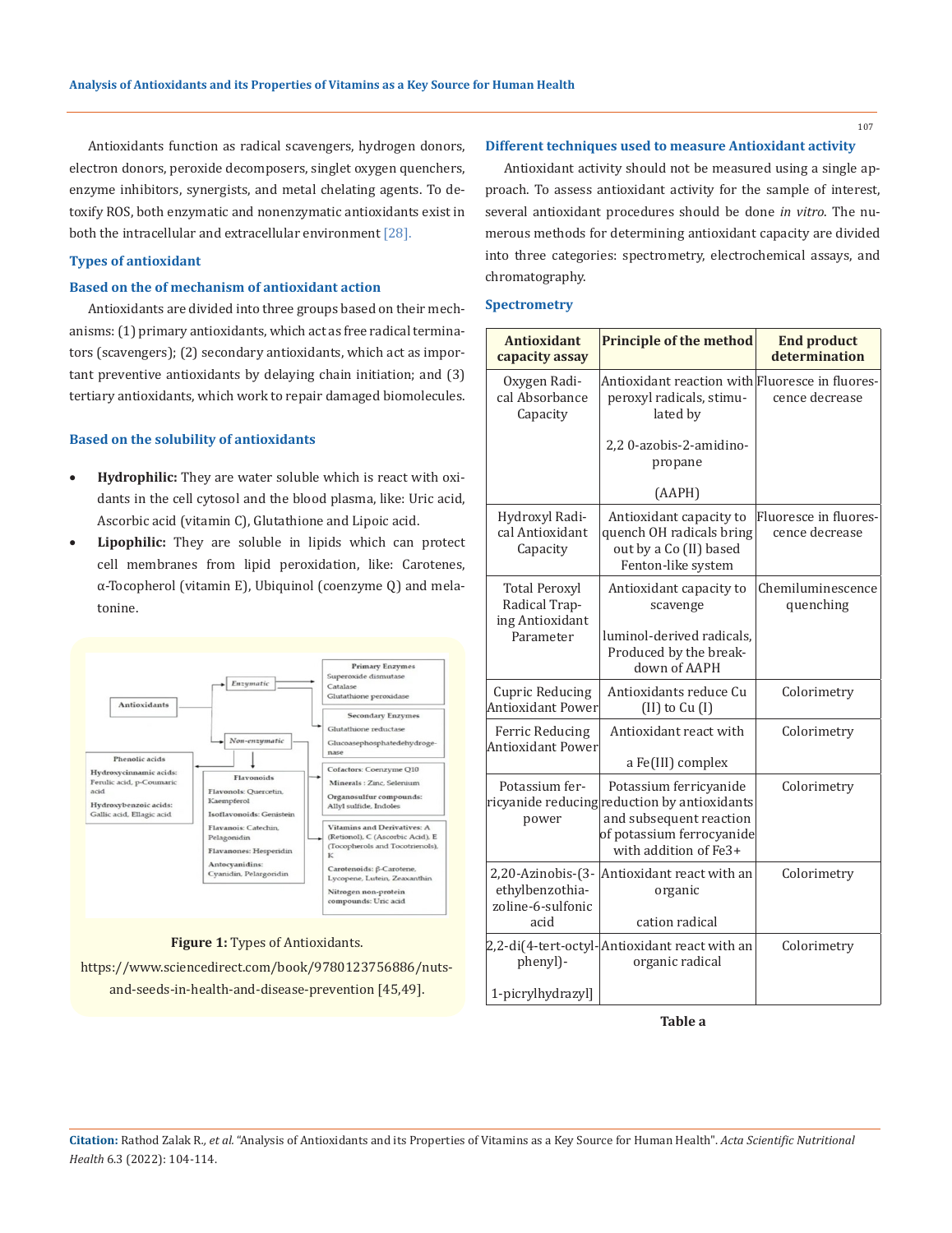## **Fluorimetric analysis**

| Antioxidant    | <b>Principle of the</b>                                                     | <b>End product</b>          |
|----------------|-----------------------------------------------------------------------------|-----------------------------|
| capacity assay | method                                                                      | determination               |
| Fluorimetric   | Emission of light by a                                                      | By Recording of             |
| Analysis       | compound,                                                                   | fluorescence                |
|                | which has absorbed<br>light or other                                        | excitation/emission spectra |
|                | electromagnetic<br>radiation of a differ-<br>ent wavelength or<br>frequency |                             |

**Table b**

## **Electrochemical techniques**

| <b>Antioxidant</b><br>capacity assay | <b>Principle of the method</b>                                                                                                                                                                                                                        | <b>End product</b><br>determination                                                                                                                                                                                            |
|--------------------------------------|-------------------------------------------------------------------------------------------------------------------------------------------------------------------------------------------------------------------------------------------------------|--------------------------------------------------------------------------------------------------------------------------------------------------------------------------------------------------------------------------------|
| Voltammetry                          | The reduction or oxidation<br>of a compound at the surface<br>of a working electrode, at<br>the suitable applied poten-<br>tial, resulting in the mass<br>transport of new material on<br>the electrode surface and in<br>the generation of a current | By Measurement of<br>the current of the<br>cathodic/anodic<br>peak                                                                                                                                                             |
| Amperometry                          | The potential of the working Measurement of the<br>electrode is set at a fixed<br>value in the comparison to a by the oxidation/re-<br>reference electrode                                                                                            | current produced<br>duction of an elec-<br>troactive analyte                                                                                                                                                                   |
| Biamperometry                        | The reaction of the analyte<br>(antioxidant) with the oxi-<br>dised form of<br>a reversible Showing the<br>presence of redox couple                                                                                                                   | Measurement of the<br>current flowing<br>between two<br>identical working<br>electrodes, at a low<br>voltage difference<br>and immersed in a<br>solution containing<br>the analysed sample<br>and a reversible<br>redox couple |

**Table c**

### **Chromatography analysis**

| <b>Antioxidant</b><br>capacity assay         | <b>Principle of the method</b>                                                                                                                                                                                                              | <b>End product</b><br>determination                                                                                                   |
|----------------------------------------------|---------------------------------------------------------------------------------------------------------------------------------------------------------------------------------------------------------------------------------------------|---------------------------------------------------------------------------------------------------------------------------------------|
| Gas<br>chromatography                        | Separation of the com-<br>pounds in a mixture is<br>depend on the reparti-<br>tion between a liquid<br>stationary phase and a<br>gas mobile phase                                                                                           | By Flame ionisation<br>or thermal conduc-<br>tivity detection                                                                         |
| High performance<br>liquid<br>chromatography | Separation of the com-<br>pounds in<br>a mixture is depend on<br>the repartition between<br>a solid stationary phase<br>and a liquid mobile phase<br>with different polarities,<br>at high flow rate and<br>pressure of the mobile<br>phase | By UV-Vis $(e.g.,$<br>diode array) detec-<br>tion, fluorimetric<br>detection, mass<br>spectrometry or<br>electrochemical<br>detection |

**Table d**

# **Vitamins as an antioxidant Water-soluble vitamins as an antioxidant**

#### **Vitamin B1 (Thiamine)**

Vitamin B1 has a role in the creation of energy from carbohydrates and lipids. Thiamine functions as a co-enzyme precursor for a number of key carbohydrate metabolism enzymes [12]. It is also involved in the detoxification of alcohol [12] and aids in the structural growth of brain cells.

## **Vitamin B2 (Riboflavin)**

Vitamin B2 is a part of energy metabolism and antioxidant protection [29]. Riboflavin is one of the most underappreciated antioxidant nutrients, while vitamin C, E, and carotenoids are the most well-known antioxidants. Because of the glutathione redox cycle and its conversion from reduced to oxidised riboflavin, riboflavin has some antioxidant properties that protects the body from free radicals [10]. It also aids iron metabolism, and a lack of it raises the risk of anaemia because iron is required for red blood cell synthesis. In its FAD (Flavin Adenine dinucleotide) and FMN (Flavin Mononucleotide) forms, riboflavin serves as a coenzyme for redox

**Citation:** Rathod Zalak R*., et al.* "Analysis of Antioxidants and its Properties of Vitamins as a Key Source for Human Health". *Acta Scientific Nutritional Health* 6.3 (2022): 104-114.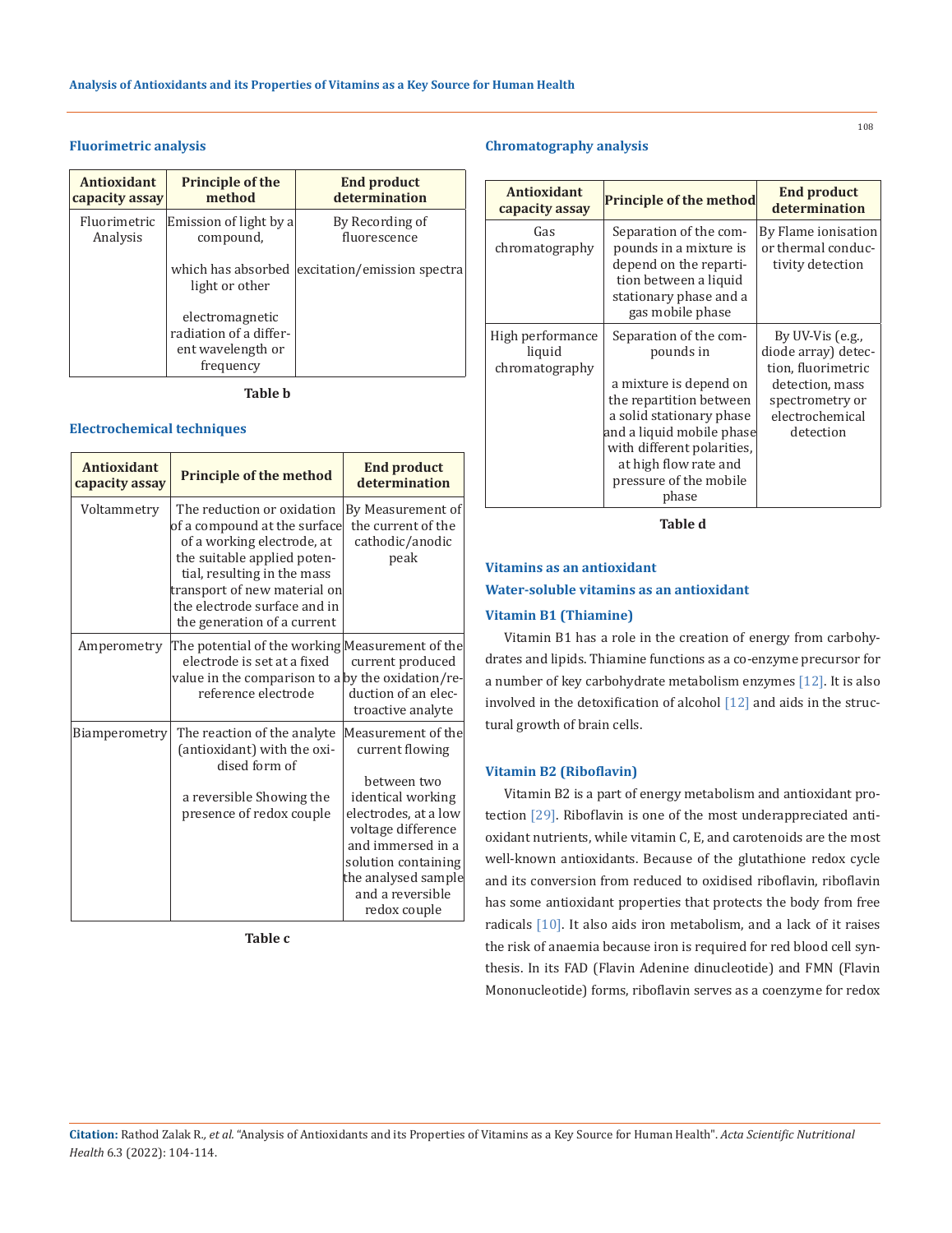enzymes. Because FAD coenzyme is required for glutathione reductase activity in converting oxidised glutathione to its reduced form [29], they operate as antioxidants in this state. During its conversion to its oxidised form, reduced glutathione works as an antioxidant in the intracellular environment by neutralising reactive oxygen species. FAD had to convert the oxidised glutathione back to its reduced form in order to restore its antioxidant properties. Its ability to deactivate peroxides, particularly hydroperoxides, is dependent on glutathione  $[40]$ . As a result, riboflavin shortage is thought to enhance lipid peroxidation. Several animal investigations found that riboflavin shortage had deleterious effects on lipid metabolism as well as the desired impact of riboflavin treatment [15,43].

# **Vitamin B3 (Niacin/nicotinamide adenine dinucleotide (NAD) and nicotinamide adenine dinucleotide phosphate (NADP)**

They are largely responsible for converting dietary proteins, carbohydrates, and lipids into energy. In its Nicotinamide Adenine Dinucleotide (NAD) and Nicotinamide Mononucleotide (NMN) forms, niacin (vitamin B3) works as a coenzyme for redox enzymes. Free radical scavengers NAD, NADP, and niacin-containing enzymes protect tissues from oxidative stress. A research investigating the potentially beneficial effect of Niacin administration in rats exposed to methyl mercury found that niacin reduced the negative effects of methyl mercury, and the mechanism behind this was considered to be related to Niacin's intrinsic antioxidant potential [9]. In *invitro* experiments on glycated human serum albumin, niacin lowered glycation and reduced DNA damage [2]. In alloxan-induced diabetic rats, niacin was found to reduce lipid peroxidation, protein carbonylation, DNA damage, and tissue injury caused by reactive oxygen species [1].

### **Vitamin B5 (Pantothenic acid)**

Pantothenic acid (PA), also known as vitamin B5, is a watersoluble vitamin that is a component of coenzyme A (CoA), which is involved in several intermediary metabolic reactions involving glucose, fatty acids, and amino acids, such as the tricarboxylic acid cycle, acetylation of choline to form acetylcholine, and fatty acid biosynthesis. In gamma-irradiated rats, pantothenic acid administration was found to greatly reduce oxidative stress and alleviate brain damage.

#### **Vitamin B6 (Pyridoxine)**

ViPyridoxine is a water-soluble B vitamin that is required for protein, lipid, carbohydrate metabolism [8]. Pyridoxine, despite not being a traditional antioxidant, has some antioxidant properties. It's also involved in the brain and nervous system's neurotransmitter manufacturing [19]. Pyridoxine works as an active hydroxyl radical (-OH) scavenger, able to sweep up to eight -OH molecules, according to the study [42]. Vitamin B6 deficient rats suffered peroxidative stress due to increased thiobarbituric acid activity in the rat liver and heart  $[18]$ , implying that pyridoxine plays a key role in preventing peroxidation. Vitamin B6 aids in liver detoxification, and a lack of it causes liver malfunction [38]. Pyridoxine reacts more strongly with hydroxyl radicals through binding with the pyridoxine aromatic ring or abstraction of hydrogen from the groups attached to the ring, according to a theoretical study of the scavenging capacity of pyridoxine on different reactive oxygen species, such as hydroxyl, superoxide, and oxygen radical. A lack of vitamin B6 has been associated to attention deficit disorder.

### **Vitamin B9 (Folate)**

Vitamin B9, also known as Folates, comes in three reduced forms: 7, 8-dihydrofolate (DHF), 5, 6, 7, 8-tetrahydrofolate (THF), and 5-methyltetrahydrofolate (5-MTHF). The antioxidant properties of reduced forms of folic acid were found to be comparable to those of vitamin C and vitamin E [34]. Folates, on the other hand, may have a direct antioxidant impact *in vivo* that is unrelated to its homocysteine-lowering effect. They are important vitamins for cardiovascular health because of their ability to lower plasma homocysteine levels [17]. Folate has also been shown to help with haematological disease, cancer [4,27,33], neurological problems [6], and neural tube malformations [26] in multiple trials. THF has the best anti-lipid peroxidation properties, while DHT is particularly effective against ABTS+ cations. The antioxidant property of folates has been hypothesised to play a preventive function in various illnesses.

#### **Vitamin B12 (Cobalamine)**

Vitamin B12, commonly known as cobalamin, is a water-soluble vitamin that is necessary for brain health and hemotopoiesis. Vitamin B12 also helps to keep bones healthy, as a lack of this vitamin increases the risk of osteoporosis. Some data from *in-vitro* experiments suggests that cobalamin may have antioxidant activity. Some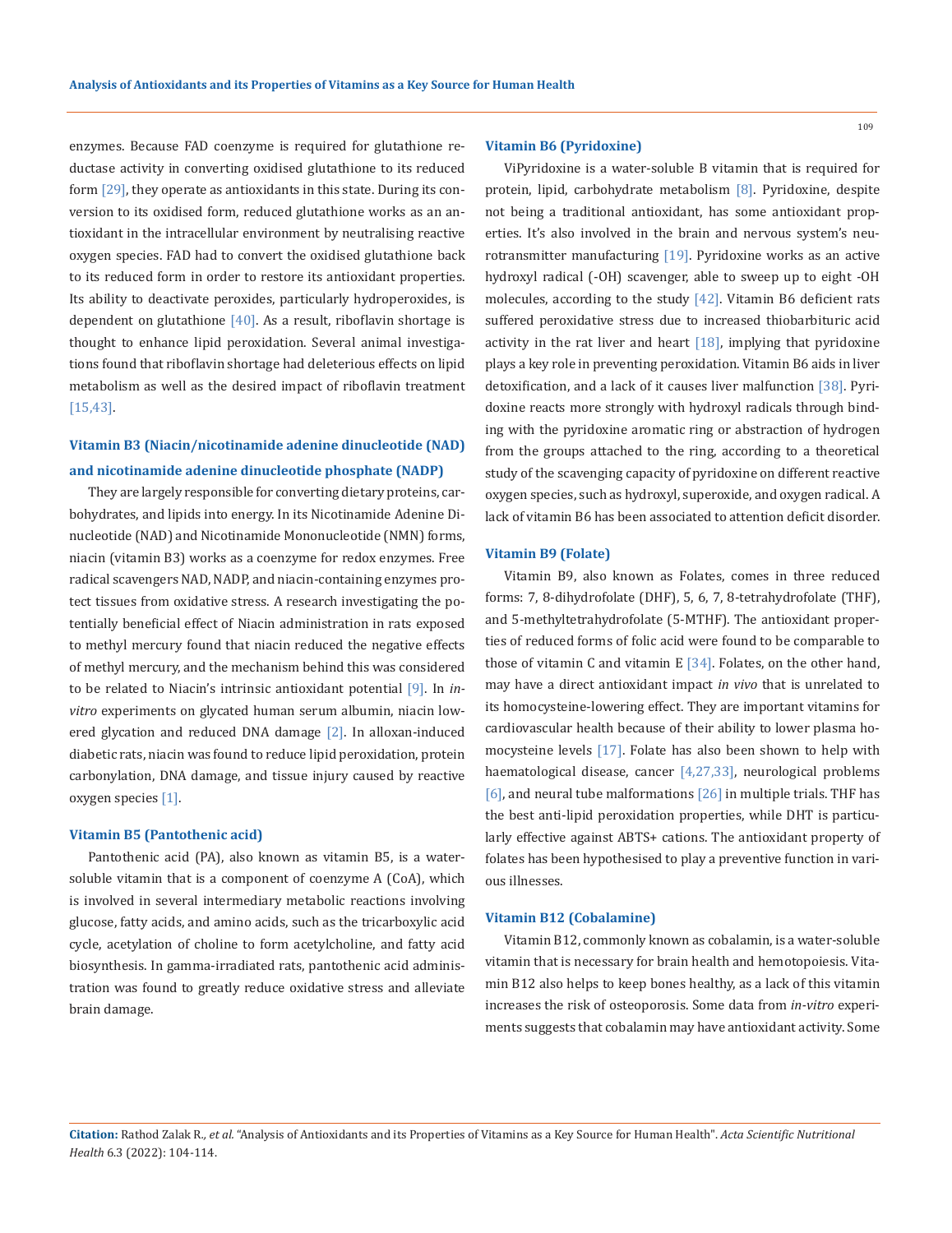Researchers believe vitamin B12 has a direct superoxide scavenger mechanism [21]. The quantity of superoxide in the intracellular fluid and mitochondrion was reduced after cyanocobalamin was given to human aortic cells. Cell-free systems and neuronal cells found similar results. Vitamin B12 promotes homocysteine conversion to methionine, hence a vitamin B12 deficit will result in higher homocysteine levels [37]. Homocysteine is easily converted to hydrogen peroxide, which increases the amount of reactive oxygen species in the body. As a result of its function in homocysteine metabolism, it protects against oxidative stress indirectly. Vitamin B12 may be important in the oxidative stress cycle. Vitamin B12's capacity to retain glutathione is also linked to its antioxidant properties. The responses implicated in this, however, are being investigated. Advanced glycated end products can be formed as a result of oxidative stress, which can diminish vitamin B12 intake.

## **Vitamin C (Ascorbic acid)**

Vitamin C is widely known for its antioxidant qualities, which help to protect cellular structures from free radical damage. Both animals and plants have vitamin C, which is a monosaccharide oxidation-reduction (redox) catalyst. Ascorbic acid is a redox catalyst that can reduce reactive oxygen species like hydrogen peroxide and thereby neutralise them.Vitamin C is an essential component for the human body. This helps to control lipid peroxidation of cellular membranes and nuclear materials. Aside from its direct antioxidant properties, ascorbic acid is a substrate for the redox enzyme ascorbate peroxidase, which plays a key role in plant stress tolerance  $[13]$ . Due to its antioxidant and anti-inflammatory properties, vitamin C in conjunction with L-carnitine has been shown to ameliorate cisplatin-induced nephrotoxicity [5]. Conversely, Vitamin C can behave as a pro-oxidant in certain conditions. It has also been reported to generate ascorbate radicals and Hydrogen peroxide in pharmacological doses  $[22]$ . Vitamin C, on the other hand, can act as a pro-oxidant under certain circumstances. High-dose vitamin C has been shown to cause mitochondrial membrane potential disruption and promote ROS generation inside cells. Therefore, Ascorbic acid in high doses has been suggested to kill cancer cells by inducing pro-oxidant effects selectively. In therapeutic levels, vitamin C has also been shown to produce ascorbate radicals and hydrogen peroxide [22]. Ascorbic acid, in high quantities, has been proposed to destroy cancer cells by specifically triggering pro-oxidant effects. The production of hydrogen peroxide in cells and the depletion of Nicotinamide Adenine Dinucleotide are two mechanisms proposed for its anti-cancer activity.

## **Fat-soluble vitamins as an antioxidant Vitamin D (Calciferol)**

Vitamin D is a fat-soluble vitamin that includes Vitamin D3 (cholecalciferol) and Vitamin D2 (ergocalciferol). Many health experts have termed Vitamin D the "miracle vitamin" due to mounting evidence of its importance in promoting health and overcoming diseases such as cancer, heart disease, and diabetes. Vitamin D supplementation for nine weeks has positive effects on oxidative stress biomarkers in pregnant women. It increased total antioxidant capacity and glutathione activity, as well as the activity of other metabolic enzymes. Calcitriol, for example, has been shown to behave similarly to classical antioxidant supplements by blocking an enzyme called inducible nitric oxide synthase (iNOS), which is overactive in Alzheimer's and Parkinson's disease patients [30]. The evidence in the literature suggests that Vitamin D3 has a significant antioxidant role in mature erythrocytes without a nucleus. This result not only confirms that cholecalciferol has an antioxidant effect, but also suggests that 1,25-dihydroxycholecalciferol may act as a direct antioxidant of the membrane by stabilising and protecting the membrane from lipid peroxidation via its hydrophobic parts. Vitamin D supplement has been shown to protect people with diabetes from oxidative stress-related vascular problems.

#### **Vitamin E (Tocopherol)**

Tocopherols and tocotrienols are both included in the vitamin E group of chemicals. Vitamin E is found in eight different chemical forms in nature (alpha-, beta-, gamma-, and delta-tocopherol and alpha-, beta-, gamma-, and delta-tocotrienol), as a fat-soluble vitamins each with a different level of biological activity.Vitamin E has been studied for nearly a century, along with its physiological roles and anti-oxidative properties. It's the umbrella term for a collection of fat-soluble chemicals with different antioxidant properties. Among the vitamin E compounds with antioxidant properties, alpha-tocopherol has gained the most attention, although recent research suggests that tocotrienols may have different health-promoting properties. Vitamin E works as a peroxyl radical scavenger in tissues, preventing the formation of harmful free radicals by interacting with them to generate a tocopheryl radical, which is then reduced by a hydrogen donor (such as vitamin C) and therefore returns to its reduced state. In exercise-induced oxidative stress, a

**Citation:** Rathod Zalak R*., et al.* "Analysis of Antioxidants and its Properties of Vitamins as a Key Source for Human Health". *Acta Scientific Nutritional Health* 6.3 (2022): 104-114.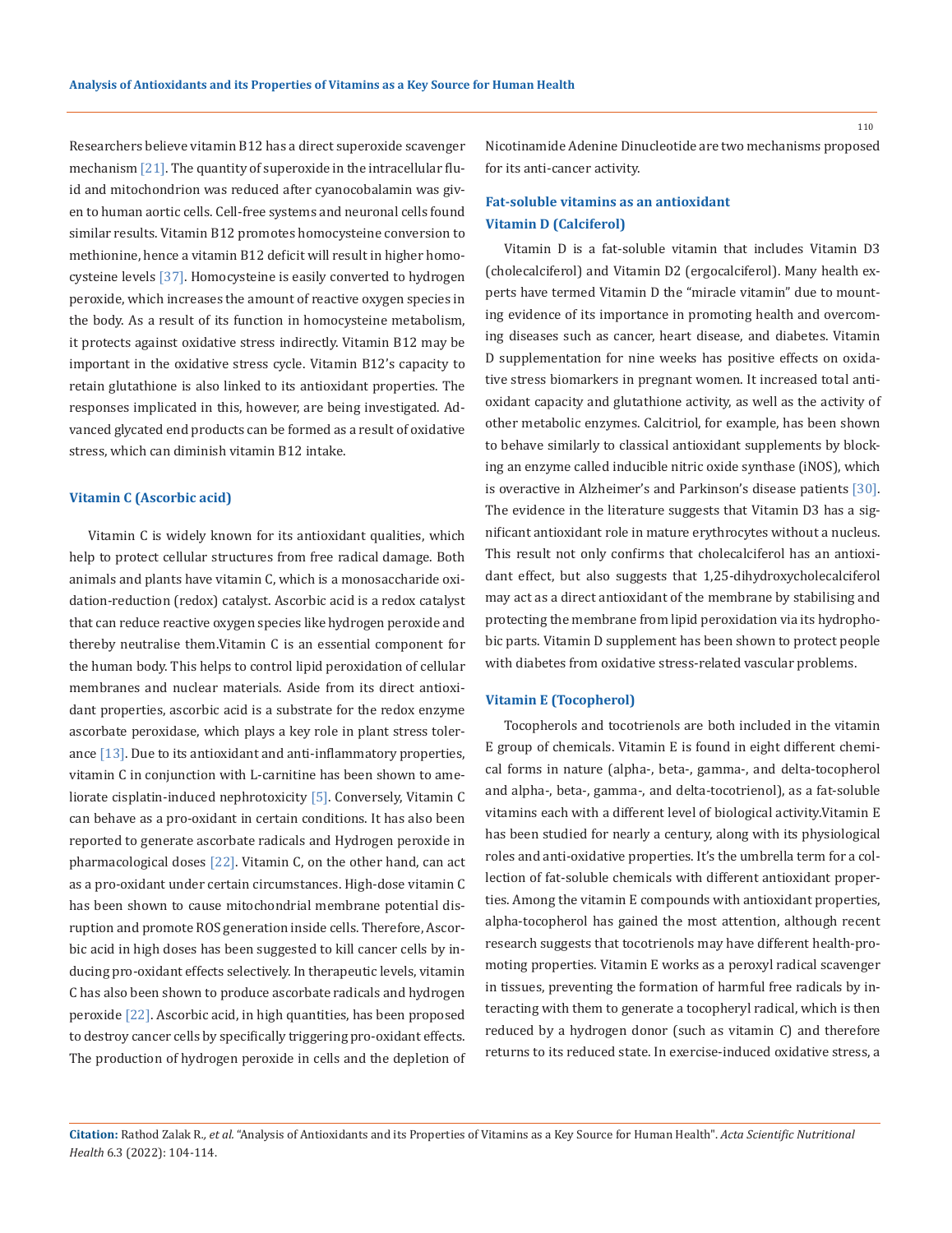higher concentration of alpha-tocopherol in the liver was observed to protect against oxidative damage [36]. In addition, alpha-tocopherol has been shown to diminish oxidative stress in lead-exposed workers, and alpha-tocopherol injection restored the negative health effects of lead exposure that caused oxidative stress.

#### **Vitamin K (Phytonadione)**

Vitamin K is a fat-soluble molecule that plays an important function in mammalian physiology. K1 (Phylloquinone), K2 (Menaquinone), and K3 (Menadione) are the three types of vitamin K. Its principal purpose is to aid in the coagulation of blood. It could be a crucial anti-aging vitamin. It has the potential to protect against both heart disease and osteoporosis. Vitamin K1 (Phylloquinone) is produced by leafy plants. Vitamin K2 (Menaquinone), on the other hand, is a product of gut bacteria or the conversion of phylloquinone from the diet. As a result, in animal tissues, menaquinone isp. Furthermore, vitamin K hydroquinone (KH2) was a robust biological antioxidant, but there is a paucity of information on the regeneration antioxidative enzymatic processes for this essential trace nutrient, which might be a research topic. Vitamin K could be the key to treating certain cancers in the future. It's also possible that it has something to do with Alzheimer's disease.

#### **Vitamin A (Retinol/Retinoic acid)**

Vitamin A, commonly known as retinoic acid, has the ability to prevent viral hepatitis. Despite the fact that vitamin A is not a wellknown antioxidant, a few studies have suggested that it may play an indirect antioxidant role. Carotenes (beta and alpha carotene) are the precursors to Vitamin A and are found in plant sources. Many forms of carotenes, such as alpha and beta carotene, and lycopene, are powerful antioxidants And carotenes have two purposes in the human body: they can be converted to Vitamin A or they can be used as an antioxidant. Furthermore, in both healthy and varicocele sperm, all-trans retinoic acid increased superoxide dismutase and glutathione transferase activity while decreasing malondialdehyde and reactive oxygen species, implying that retinol increases antioxidant enzyme activity. The singlet oxygen free radical is especially attacked by carotenoids. About 40% of carotenes are converted to Vitamin A, while 60% serve as potent antioxidants, which is beneficial because your body will only convert carotenes to Vitamin A if it is required. The rest will circulate as antioxidants in your bloodstream. As a result, there is mounting evidence that vitamin A may help protect the body from the effects of oxidative stress.

One subheading namely Health consequences specific to disease progression: It must be addressed.

#### **Conclusion**

Many chronic health problems, such as cardiac and inflammatory diseases, cataracts, and cancer, are linked to free radical damage. Antioxidants protect tissue from free radical damage by inhibiting radical production, scavenging radicals, or encouraging their breakdown. Synthetic antioxidants (give some example of synthetic antioxidant) have lately been linked to health risks in humans. As a result, in recent years, the hunt for efficacious, harmless natural substances with antioxidative action has intensified. Studies on the antioxidant properties of vitamins are discussed in this overview. Apart from classical antioxidants (Vitamin C, E, and carotenoids), it has also been able to draw attention to other vitamins (Vitamin K, Vitamin D, Niacin, Pyridoxine, and Riboflavin) that play important roles in defending the body against free radicals by potentiating enzyme antioxidants, acting as co-enzymes in their reduced physiological forms, or directly attacking free radicals.

### **Acknowledgments**

We are grateful to Rathod Zalak for his guidance to prepare the manuscript. I gratitude to Prof. Meenu Saraf, DIST-FIST HOD of Department of Microbiology and Biotechnology, School of sciences, Gujarat university for her continuous support.

#### **Competing Interests**

The authors declare that there is no conflict of interests.

## **Bibliography**

- 1. Abdullah K M., *et al*[. "Therapeutic effect of vitamin B3 on hy](https://pubmed.ncbi.nlm.nih.gov/30021358/)[perglycemia, oxidative stress and DNA damage in alloxan in](https://pubmed.ncbi.nlm.nih.gov/30021358/)duced diabetic rat model". *[Biomedicine and Pharmacotherapy](https://pubmed.ncbi.nlm.nih.gov/30021358/)* [105 \(2018\): 1223-1231.](https://pubmed.ncbi.nlm.nih.gov/30021358/)
- 2. Abdullah K M., *et al*. "Inhibitory effect of vitamin B3 against glycation and reactive oxygen species production in HSA: An in vitro approach". *Archives of Biochemistry and Biophysics* 627 (2017): 21-29.
- 3. Agarwal A., *et al*. "Role of oxidative stress in female reproduction". *Reproductive Biology and Endocrinology* 3.1 (2005): 1-21.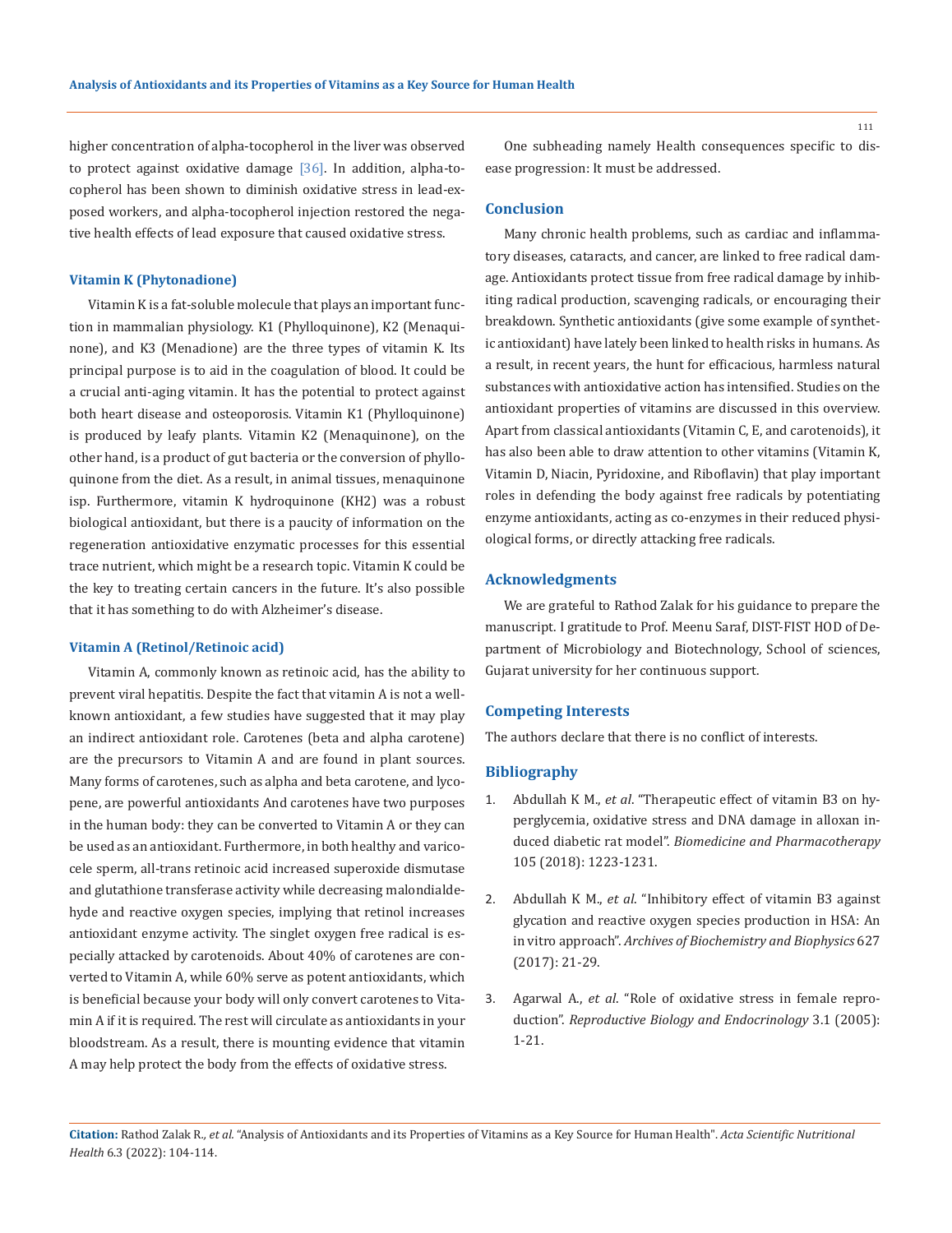- 4. Akoglu B., *et al*[. "Folate and chemoprevention of colorectal](https://pubmed.ncbi.nlm.nih.gov/11448589/)  [cancer: Is 5-methyl-tetrahydrofolate an active antiprolifera](https://pubmed.ncbi.nlm.nih.gov/11448589/)[tive agent in folate-treated colon-cancer cells?".](https://pubmed.ncbi.nlm.nih.gov/11448589/) *Nutrition (Bur[bank, Los Angeles County, Calif.\)](https://pubmed.ncbi.nlm.nih.gov/11448589/)* 17.7-8 (2001): 652-653.
- 5. Alabi Q K., *et al*. "Combined administration of L-carnitine and ascorbic acid ameliorates cisplatin-induced nephrotoxicity in rats". *Journal of the American College of Nutrition* 37.5 (2018): 387-398.
- 6. [Alpert JE and Fava M. "Nutrition and depression: the role of](https://pubmed.ncbi.nlm.nih.gov/9212690/)  folate". *Nutrition Reviews* [55.5 \(1997\): 145-149.](https://pubmed.ncbi.nlm.nih.gov/9212690/)
- 7. Al-Shawi S G., *et al*[. "Study of cumin antibacterial and antioxi](C://Users/ActaProof/Downloads/17-Study+of+Cumin+Antibacterial+and+Antioxidant+activity.pdf)[dant activity of alcoholic and aqueous extracts".](C://Users/ActaProof/Downloads/17-Study+of+Cumin+Antibacterial+and+Antioxidant+activity.pdf) *Pakistan Jour[nal of Biotechnology](C://Users/ActaProof/Downloads/17-Study+of+Cumin+Antibacterial+and+Antioxidant+activity.pdf)* 14.2 (2017): 227-231.
- 8. [Angel J F. "Gluconeogenesis in meal-fed, vitamin B-6-deficient](https://pubmed.ncbi.nlm.nih.gov/7354397/)  rats". *[The Journal of Nutrition](https://pubmed.ncbi.nlm.nih.gov/7354397/)* 110.2 (1980): 262-269.
- 9. Anugu S., *et al*[. "Effect of vitamin E on the immune system of](https://www.sciencedirect.com/science/article/abs/pii/S0921448812004579)  [ewes during late pregnancy and lactation".](https://www.sciencedirect.com/science/article/abs/pii/S0921448812004579) *Small Ruminant Research* [111.1-3 \(2013\): 83-89.](https://www.sciencedirect.com/science/article/abs/pii/S0921448812004579)
- 10. [Ashoori M and Saedisomeolia A. "Riboflavin \(vitamin B2\) and](https://pubmed.ncbi.nlm.nih.gov/24650639/)  oxidative stress: a review". *[British Journal of Nutrition](https://pubmed.ncbi.nlm.nih.gov/24650639/)* 111.11 [\(2014\): 1985-1991.](https://pubmed.ncbi.nlm.nih.gov/24650639/)
- 11. Atkins G J., *et al*[. "Vitamin K promotes mineralization, osteo](https://pubmed.ncbi.nlm.nih.gov/19675304/)[blast-to-osteocyte transition, and an anticatabolic phenotype](https://pubmed.ncbi.nlm.nih.gov/19675304/)  [by γ-carboxylation-dependent and-independent mecha](https://pubmed.ncbi.nlm.nih.gov/19675304/)nisms". *[American Journal of Physiology-Cell Physiology](https://pubmed.ncbi.nlm.nih.gov/19675304/)* 297.6 [\(2009\): C1358-C1367.](https://pubmed.ncbi.nlm.nih.gov/19675304/)
- 12. Bâ A. "Metabolic and structural role of thiamine in nervous tissues". *Cellular and Molecular Neurobiology* 28.7 (2008): 923.
- 13. Baillie J K., *et al*. "Oral antioxidant supplementation does not prevent acute mountain sickness: double blind, randomized placebo-controlled trial". *QJM: An International Journal of Medicine* 102.5 (2009): 341-348.
- 14. [Bansal A K and Bilaspuri G S. "Impacts of oxidative stress and](https://www.hindawi.com/journals/vmi/2011/686137/?utm_source=google&utm_medium=cpc&utm_campaign=HDW_MRKT_GBL_SUB_ADWO_PAI_DYNA_JOUR_X_PJ&gclid=CjwKCAiA6seQBhAfEiwAvPqu1_oafVttcplk3uaCesA1-7OaRaNdLF39r39Fd50b7IIsnyxgZpkY7BoCJCUQAvD_BwE)  [antioxidants on semen functions".](https://www.hindawi.com/journals/vmi/2011/686137/?utm_source=google&utm_medium=cpc&utm_campaign=HDW_MRKT_GBL_SUB_ADWO_PAI_DYNA_JOUR_X_PJ&gclid=CjwKCAiA6seQBhAfEiwAvPqu1_oafVttcplk3uaCesA1-7OaRaNdLF39r39Fd50b7IIsnyxgZpkY7BoCJCUQAvD_BwE) *Veterinary Medicine Inter[national](https://www.hindawi.com/journals/vmi/2011/686137/?utm_source=google&utm_medium=cpc&utm_campaign=HDW_MRKT_GBL_SUB_ADWO_PAI_DYNA_JOUR_X_PJ&gclid=CjwKCAiA6seQBhAfEiwAvPqu1_oafVttcplk3uaCesA1-7OaRaNdLF39r39Fd50b7IIsnyxgZpkY7BoCJCUQAvD_BwE)* (2011).
- 15. [Bates C J. "Glutathione and related indices in rat lenses, liver](https://pubmed.ncbi.nlm.nih.gov/1879496/)  [and red cells during riboflavin deficiency and its correction".](https://pubmed.ncbi.nlm.nih.gov/1879496/)  *[Experimental Eye Research](https://pubmed.ncbi.nlm.nih.gov/1879496/)* 53.1 (1991): 123-130.
- 16. Belenchia A M., *et al*[. "Correcting vitamin D insufficiency im](https://pubmed.ncbi.nlm.nih.gov/23407306/)[proves insulin sensitivity in obese adolescents: a randomized](https://pubmed.ncbi.nlm.nih.gov/23407306/)  controlled trial". *[The American Journal of Clinical Nutrition](https://pubmed.ncbi.nlm.nih.gov/23407306/)* [97.4 \(2013\): 774-781.](https://pubmed.ncbi.nlm.nih.gov/23407306/)
- 17. Boushey C J., *et al*[. "A quantitative assessment of plasma ho](https://pubmed.ncbi.nlm.nih.gov/7563456/)[mocysteine as a risk factor for vascular disease: probable](https://pubmed.ncbi.nlm.nih.gov/7563456/)  [benefits of increasing folic acid intakes".](https://pubmed.ncbi.nlm.nih.gov/7563456/) *Jama* 274.13 (1995): [1049-1057.](https://pubmed.ncbi.nlm.nih.gov/7563456/)
- 18. Cabrini L., *et al*. "Vitamin B6 deficiency affects antioxidant defences in rat liver and heart". *IUBMB Life* 46.4 (1998): 689-697.
- 19. Ceriello A., *et al*[. "Is oxidative stress the pathogenic mechanism](https://pubmed.ncbi.nlm.nih.gov/14976002/)  [underlying insulin resistance, diabetes, and cardiovascular](https://pubmed.ncbi.nlm.nih.gov/14976002/)  [disease? The common soil hypothesis revisited".](https://pubmed.ncbi.nlm.nih.gov/14976002/) *Arterioscle[rosis, Thrombosis, and Vascular Biology,](https://pubmed.ncbi.nlm.nih.gov/14976002/)* 24.5 (2004): 816-823.
- 20. Chambial S., *et al*[. "Vitamin C in disease prevention and cure:](https://www.ncbi.nlm.nih.gov/pmc/articles/PMC3783921/)  an overview". *[Indian Journal of Clinical Biochemistry](https://www.ncbi.nlm.nih.gov/pmc/articles/PMC3783921/)* 28.4 [\(2013\): 314-328.](https://www.ncbi.nlm.nih.gov/pmc/articles/PMC3783921/)
- 21. Chan W., *et al*[. "Cobalamin-associated superoxide scavenging](https://pubmed.ncbi.nlm.nih.gov/29037851/)  [in neuronal cells is a potential mechanism for vitamin B12–de](https://pubmed.ncbi.nlm.nih.gov/29037851/)privation optic neuropathy". *[The American Journal of Pathol](https://pubmed.ncbi.nlm.nih.gov/29037851/)ogy* [188.1 \(2018\): 160-172.](https://pubmed.ncbi.nlm.nih.gov/29037851/)
- 22. Chen Q., *et al*[. "Ascorbate in pharmacologic concentrations se](https://pubmed.ncbi.nlm.nih.gov/17502596/)[lectively generates ascorbate radical and hydrogen peroxide](https://pubmed.ncbi.nlm.nih.gov/17502596/)  in extracellular fluid in vivo". *[Proceedings of the National Acad](https://pubmed.ncbi.nlm.nih.gov/17502596/)emy of Sciences* [104.21 \(2001\): 8749-8754.](https://pubmed.ncbi.nlm.nih.gov/17502596/)
- 23. Cho N E., *et al*[. "Retinoid regulation of antiviral innate immu](https://pubmed.ncbi.nlm.nih.gov/26638120/)nity in hepatocytes". *Hepatology* [63.6 \(2016\): 1783-1795.](https://pubmed.ncbi.nlm.nih.gov/26638120/)
- 24. Chow C K. "Distribution of tocopherols in human plasma and red blood cells". *The American Journal of Clinical Nutrition* 28.7 (1972): 756-760.
- 25. Crider K S., *et al*[. "Folic acid food fortification—its history, ef](https://www.ncbi.nlm.nih.gov/pmc/articles/PMC3257747/)[fect, concerns, and future directions".](https://www.ncbi.nlm.nih.gov/pmc/articles/PMC3257747/) *Nutrients* 3.3 (2011): [370-384.](https://www.ncbi.nlm.nih.gov/pmc/articles/PMC3257747/)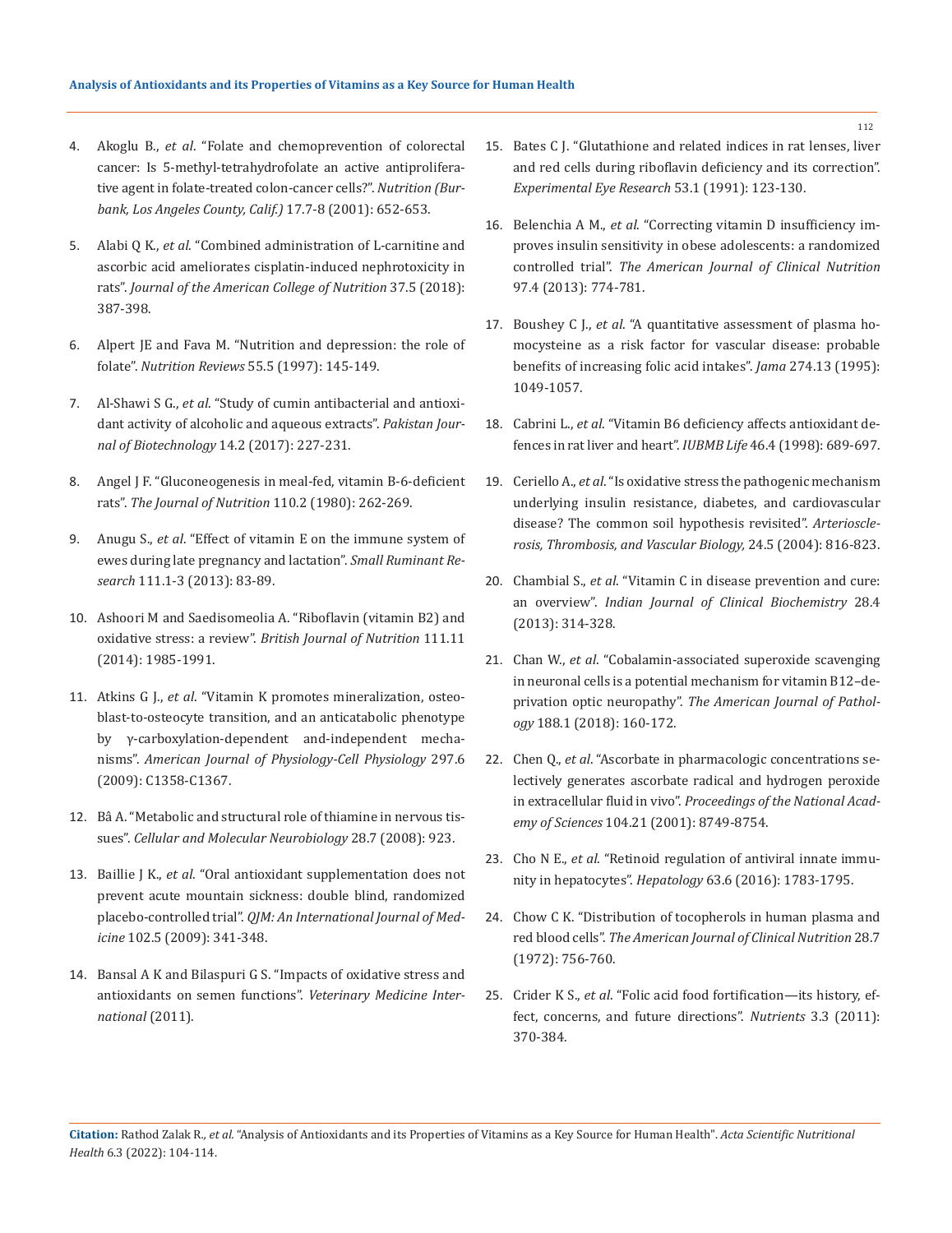- 26. Daly L E., *et al*[. "Folate levels and neural tube defects: implica](https://pubmed.ncbi.nlm.nih.gov/7474275/)tions for prevention". *Jama* [274.21 \(1995\): 1698-1702.](https://pubmed.ncbi.nlm.nih.gov/7474275/)
- 27. Duthie S J., *et al*. "Impact of folate deficiency on DNA stability". *The Journal of nutrition* 132.8 (2002): 2444S-2449S.
- 28. Frei B., *et al*[. "Antioxidant defenses and lipid peroxidation in](https://pubmed.ncbi.nlm.nih.gov/3200852/)  human blood plasma". *[Proceedings of the National Academy of](https://pubmed.ncbi.nlm.nih.gov/3200852/)  Sciences* [85.24 \(1988\): 9748-9752.](https://pubmed.ncbi.nlm.nih.gov/3200852/)
- 29. Gallagher ML. "Intake: the nutrients and their metabolisms". In Eds.: Mahan LK, Escott-Stump S, Raymond JL, *et al*. Krause's Food and the Nutrition Care Process, (13<sup>th</sup> Edn.). St Louis, MO: Elsevier/Saunders (2012): 32-128.
- 30. Garcion E., *et al*[. "1, 25-Dihydroxyvitamin D3 inhibits the ex](https://pubmed.ncbi.nlm.nih.gov/9149100/)[pression of inducible nitric oxide synthase in rat central ner](https://pubmed.ncbi.nlm.nih.gov/9149100/)[vous system during experimental allergic encephalomyelitis".](https://pubmed.ncbi.nlm.nih.gov/9149100/)  *[Molecular Brain Research](https://pubmed.ncbi.nlm.nih.gov/9149100/)* 45.2 (1997): 255-267.
- 31. [German J B. "Food processing and lipid oxidation".](https://pubmed.ncbi.nlm.nih.gov/10335367/) *Impact of [Processing on Food Safety](https://pubmed.ncbi.nlm.nih.gov/10335367/)* (1999): 23-50.
- 32. Giles G I and Jacob C. "Reactive sulfur species: an emerging concept in oxidative stress" (2002).
- 33. Giovannucci, E. "Epidemiologic studies of folate and colorectal neoplasia: a review". *The Journal of Nutrition* 132.8 (2002): 2350S-2355S.
- 34. [Gliszczyńska-Świgło A. "Folates as antioxidants".](https://www.sciencedirect.com/science/article/abs/pii/S0308814606003049) *Food Chemistry* [101.4 \(2007\): 1480-1483.](https://www.sciencedirect.com/science/article/abs/pii/S0308814606003049)
- 35. [Gombart A F. "The vitamin D–antimicrobial peptide pathway](https://www.ncbi.nlm.nih.gov/pmc/articles/PMC2821804/)  [and its role in protection against infection".](https://www.ncbi.nlm.nih.gov/pmc/articles/PMC2821804/) *Future Microbiology* [4.9 \(2009\): 1151-1165.](https://www.ncbi.nlm.nih.gov/pmc/articles/PMC2821804/)
- 36. Górnicka M., *et al*. "Alpha-Tocopherol May Protect Hepatocytes Against Oxidative Damage Induced by Endurance Training in Growing Organisms". *Advances in Clinical and Experimental Medicine: Official organ Wroclaw Medical University* 25.4 (2016): 673-679.
- 37. Green R., *et al*[. "Vitamin B 12 deficiency".](https://pubmed.ncbi.nlm.nih.gov/28660890/) *Nature Reviews Disease Primers* [3.1 \(2017\): 1-20.](https://pubmed.ncbi.nlm.nih.gov/28660890/)
- 38. Gregory III., *et al*[. "Metabolomic analysis reveals extended](https://journals.plos.org/plosone/article?id=10.1371/journal.pone.0063544)  [metabolic consequences of marginal vitamin B-6 deficiency in](https://journals.plos.org/plosone/article?id=10.1371/journal.pone.0063544)  [healthy human subjects".](https://journals.plos.org/plosone/article?id=10.1371/journal.pone.0063544) *PloS One* 8.6 (2013): e63544.
- 39. [Halliwell B and Gutteridge JM. "The definition and measure](https://pubmed.ncbi.nlm.nih.gov/7896166/)[ment of antioxidants in biological systems".](https://pubmed.ncbi.nlm.nih.gov/7896166/) *Free Radical Biology and Medicine* [18.1 \(1995\): 125-126.](https://pubmed.ncbi.nlm.nih.gov/7896166/)
- 40. [Hayes J D and McLELLAN L I. "Glutathione and glutathione-de](https://pubmed.ncbi.nlm.nih.gov/10517533/)[pendent enzymes represent a co-ordinately regulated defence](https://pubmed.ncbi.nlm.nih.gov/10517533/)  [against oxidative stress".](https://pubmed.ncbi.nlm.nih.gov/10517533/) *Free Radical Research* 31.4 (1999): [273-300.](https://pubmed.ncbi.nlm.nih.gov/10517533/)
- 41. Heitzer T., *et al*. "Endothelial dysfunction, oxidative stress, and risk of cardiovascular events in patients with coronary artery disease". *Circulation* 104.22 (2001): 2673-2678.
- 42. Higashi-Okai K., *et al*[. "Antioxidant and prooxidant activities of](https://pubmed.ncbi.nlm.nih.gov/17209512/)  [B group vitamins in lipid peroxidation".](https://pubmed.ncbi.nlm.nih.gov/17209512/) *Journal of UOEH* 28.4 [\(2006\): 359-368.](https://pubmed.ncbi.nlm.nih.gov/17209512/)
- 43. Hirano H., *et al*[. "Effects of B2-deficiency on lipoperoxide and](https://pubmed.ncbi.nlm.nih.gov/6421765/)  [its scavenging system in the rat lens".](https://pubmed.ncbi.nlm.nih.gov/6421765/) *International Journal for [Vitamin and Nutrition Research. Internationale Zeitschrift fur](https://pubmed.ncbi.nlm.nih.gov/6421765/)  [Vitamin-und Ernahrungsforschung. Journal International de](https://pubmed.ncbi.nlm.nih.gov/6421765/)  [Vitaminologie et de Nutrition](https://pubmed.ncbi.nlm.nih.gov/6421765/)* 53.4 (1983): 377-382.
- 44. Hirota Y., *et al*. "Menadione (vitamin K3) is a catabolic product of oral phylloquinone (vitamin K1) in the intestine and a circulating precursor of tissue menaquinone-4 (vitamin K2) in rats". *Journal of Biological Chemistry* 288.46 (2013): 33071- 33080.
- 45. [https://www.sciencedirect.com/book/9780123756886/](https://www.sciencedirect.com/book/9780123756886/nuts-and-seeds-in-health-and-disease-prevention) [nuts-and-seeds-in-health-and-disease-prevention](https://www.sciencedirect.com/book/9780123756886/nuts-and-seeds-in-health-and-disease-prevention)
- 46. [Ibrahim K S and El-Sayed E M. "Potential role of nutrients on](http://ifrj.upm.edu.my/23%20(02)%202016/(3).pdf)  immunity". *[International Food Research Journal](http://ifrj.upm.edu.my/23%20(02)%202016/(3).pdf)* 23.2 (2016).
- 47. Incalza MA., *et al*[. "Oxidative stress and reactive oxygen spe](https://pubmed.ncbi.nlm.nih.gov/28579545/)[cies in endothelial dysfunction associated with cardiovascular](https://pubmed.ncbi.nlm.nih.gov/28579545/)  and metabolic diseases". *[Vascular Pharmacology](https://pubmed.ncbi.nlm.nih.gov/28579545/)* 100 (2018): [1-19.](https://pubmed.ncbi.nlm.nih.gov/28579545/)